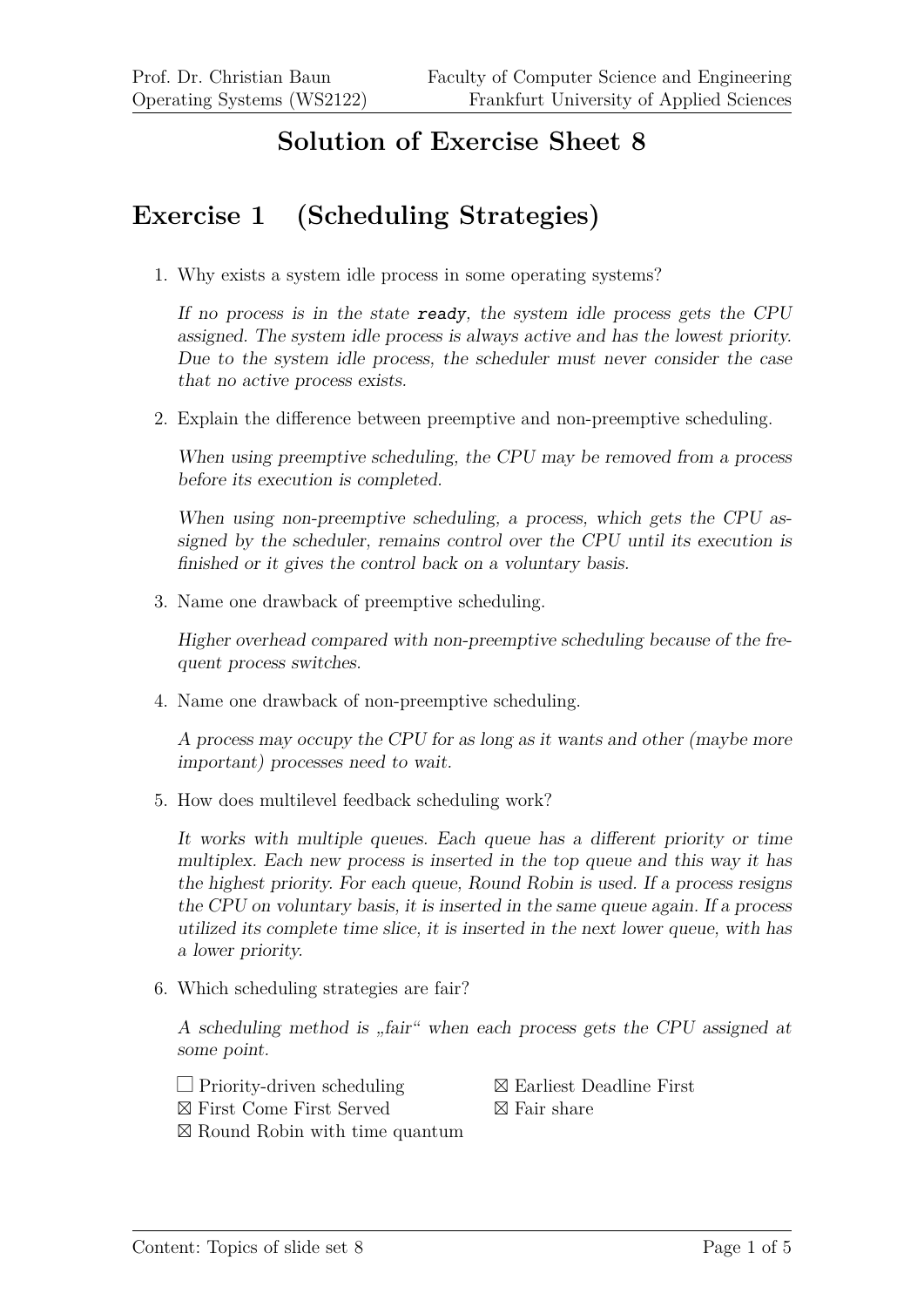7. Which scheduling strategies operate preemptive?

| $\Box$ First Come First Served            | $\boxtimes$ Fair share                     |
|-------------------------------------------|--------------------------------------------|
| $\boxtimes$ Round Robin with time quantum | $\boxtimes$ Multilevel feedback scheduling |

## **Exercise 2 (Scheduling)**

| Process | <b>CPU</b> time   Priority |    |  |  |
|---------|----------------------------|----|--|--|
|         | $5 \text{ ms}$             | 15 |  |  |
|         | $10 \text{ ms}$            |    |  |  |
|         | $3 \text{ ms}$             |    |  |  |
|         | $6 \text{ ms}$             | 19 |  |  |
|         | 3 ms                       |    |  |  |

Five processes shall be processed on a single CPU/core system. All processes are at time point 0 in state ready. High priorities are characterized by high values.

Draw the execution order of the processes with a Gantt chart (timeline) for **Round Robin** (time quantum  $q = 1$  ms), **FCFS** and **priority-driven scheduling**.

The Priority column in the table is only relevant for the priority-driven scheduling and not for Round Robin or FCFS.

Calculate the average runtimes and average waiting times of the processes.



The CPU time is the time that the process needs to access the CPU to complete its execution.

Runtime  $=$   $\mu$ lifetime"  $=$  time period between the creation and the termination of a  $process = (CPU time + waiting time).$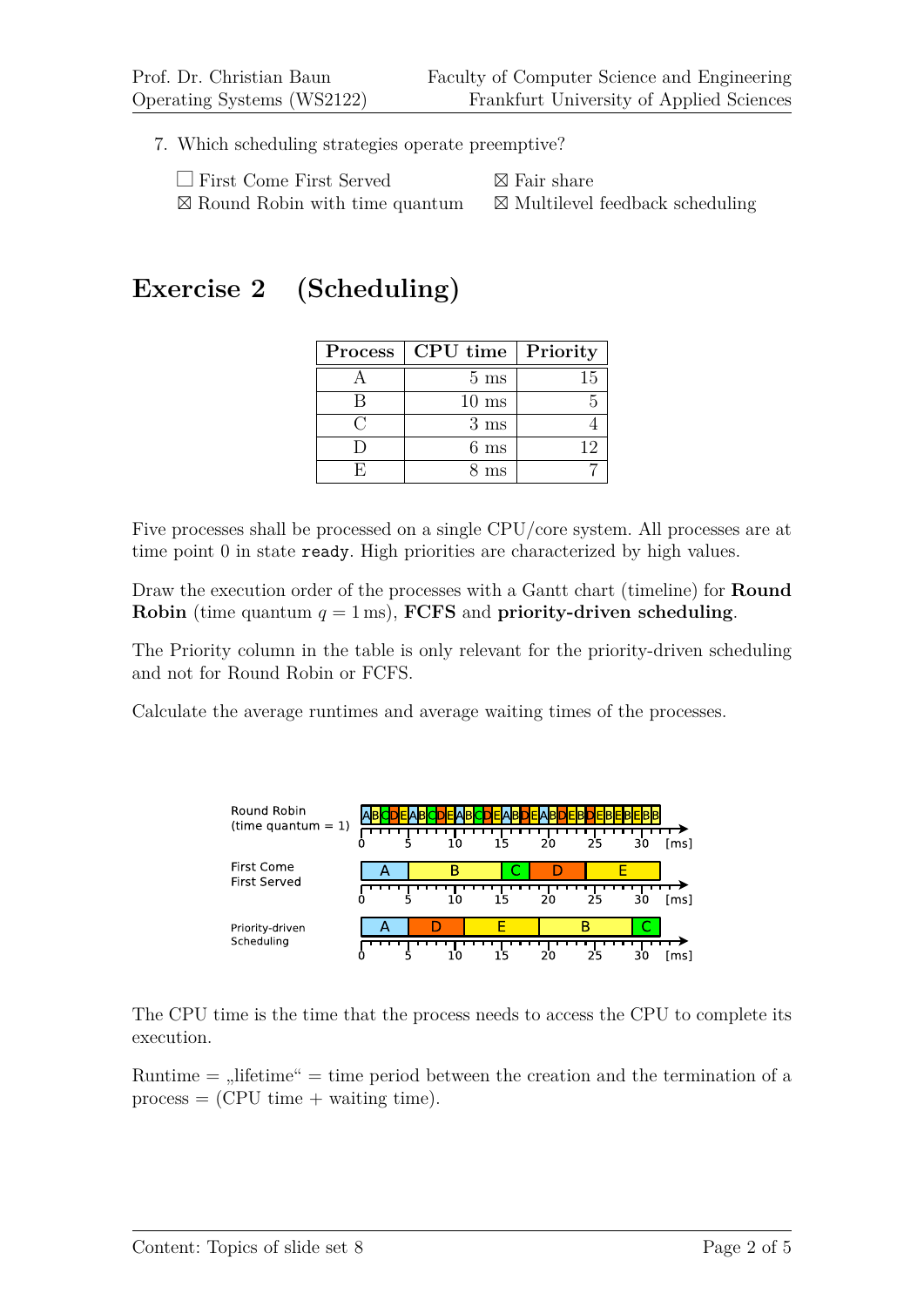| Runtime                    |   |    | $\lfloor C \rfloor$ D |    |  |
|----------------------------|---|----|-----------------------|----|--|
| R.R                        |   | 39 | $13-1$                | 25 |  |
| FCFS                       |   |    |                       |    |  |
| Priority-driven scheduling | 5 |    | 39.                   |    |  |

RR  $(20 + 32 + 13 + 25 + 30) / 5 = 24$  ms FCFS  $(5 + 15 + 18 + 24 + 32) / 5 = 18,8$  ms PS  $(5 + 29 + 32 + 11 + 19) / 5 = 19, 2 \text{ ms}$ 

Waiting time  $=$  time of a process being in state ready.

Waiting time = runtime - CPU time.

| Waiting time               |  | B C D |    |  |
|----------------------------|--|-------|----|--|
| -RR                        |  | 10.   | 19 |  |
| <b>FCFS</b>                |  | 15    |    |  |
| Priority-driven scheduling |  |       |    |  |

RR  $(15 + 22 + 10 + 19 + 22) / 5 = 17, 6$  ms FCFS  $(0 + 5 + 15 + 18 + 24) / 5 = 12, 4$  ms PS  $(0 + 19 + 29 + 5 + 11) / 5 = 12,8$  ms

## **Exercise 3 (Shell Scripts)**

1. Program a shell script, which requests the user to select one of the four basic arithmetic operations. After selecting a basic arithmetic operation, the user is requested to enter two operands. Both operands are combined with each other via the previously selected basic arithmetic operation and the result is printed out in the following form:

```
<Operand1> <Operator> <Operand2> = <Result>
```

```
1 #!/bin/bash
2 #
3 # Skript : operanden1 .bat
4 #
5 echo "Bitte geben Sie den gewünschten Operator ein."
6 echo "Mögliche Eingaben sind: + - * /"
7 read OPERATOR
8 echo " Bitte geben Sie den ersten Operanden ein : "
9 read OPERAND1
10 echo " Bitte geben Sie den zweiten Operanden ein : "
11 read OPERAND2
12
13 # Eingabe verarbeiten
14 case $OPERATOR in
15 +) ERGEBNIS='expr $OPERAND1 + $OPERAND2';;
```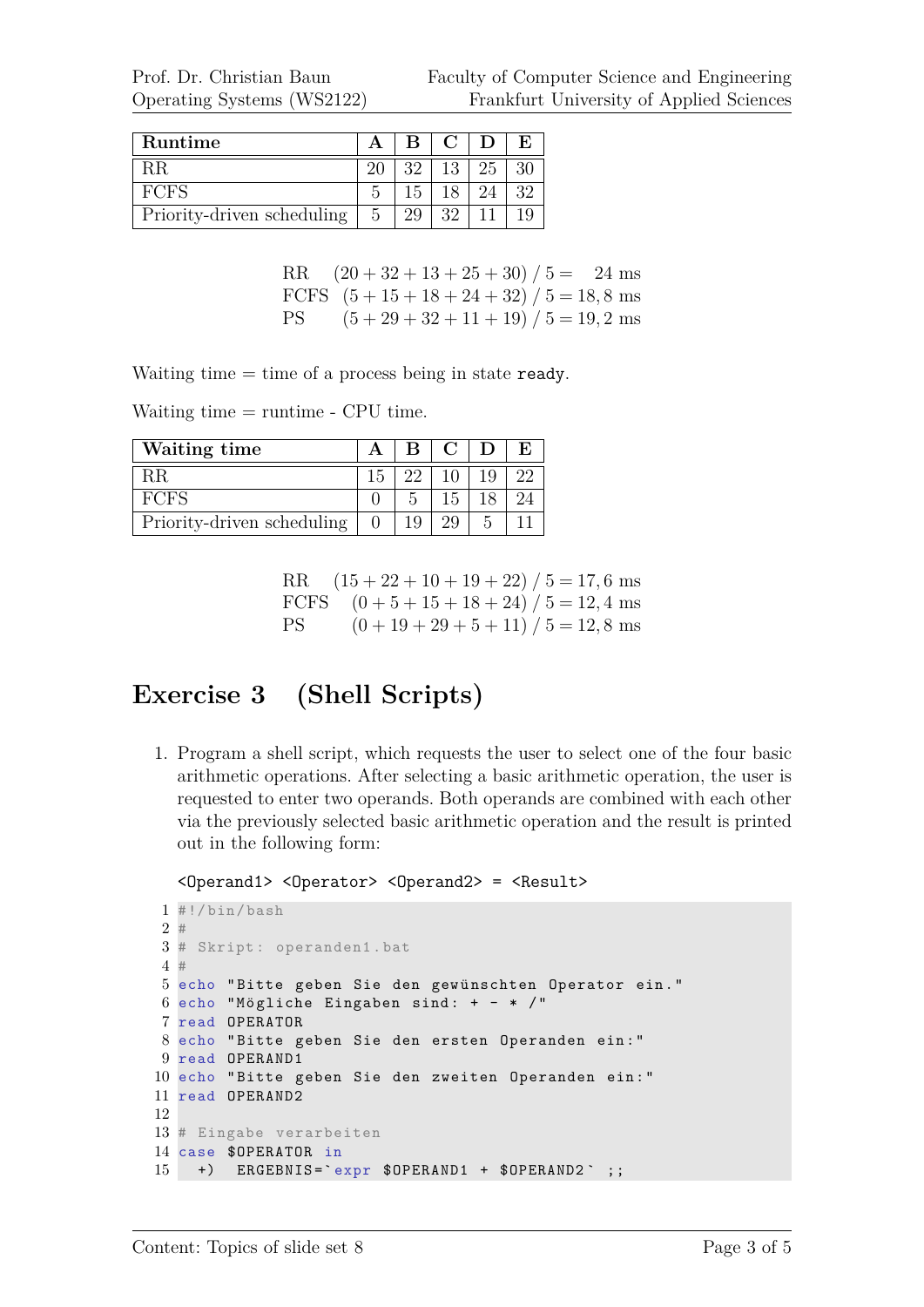```
16 -) ERGEBNIS='expr $0PERAND1 - $0PERAND2' ;;
17 \times) ERGEBNIS='expr $OPERAND1 \* $OPERAND2';;
18 /) ERGEBNIS='expr $OPERAND1 / $OPERAND2';;
19 *) echo "Falsche Eingabe: $OPERATOR" > &2
20 exit 1
21 ;;
22 esac
23
24 # Ergebnis ausgeben
25 echo " $OPERAND1 $OPERATOR $OPERAND2 = $ERGEBNIS "
```
2. Modify the shell script from subtask 1 in a way that for each basic arithmetic operation a separate function exists. These functions should be relocated into an external function library and used for the calculations.

```
1 #!/ bin/ bash
2 #
3 # Skript : operanden2 .bat
4 #
5 # Funktionsbibliothek einbinden
6 . funktionen . bib
7
8 echo "Bitte geben Sie den gewünschten Operator ein."
9 echo "Mögliche Eingaben sind: + - * /"
10 read OPERATOR
11 echo " Bitte geben Sie den ersten Operanden ein : "
12 read OPERAND1
13 echo " Bitte geben Sie den zweiten Operanden ein : "
14 read OPERAND2
15
16 # Eingabe verarbeiten
17 case $OPERATOR in
18 +) add $OPERAND1 $OPERAND2 ;;
19 -) sub $OPERAND1 $OPERAND2 ;;
20 \*) mul $OPERAND1 $OPERAND2 ;;
21 /) div $OPERAND1 $OPERAND2 ;;
22 *) echo "Falsche Eingabe: $OPERATOR" > & 2
23 exit 1
24 ;;
25 esac
26
27 # Ergebnis ausgeben
28 echo " $OPERAND1 $OPERATOR $OPERAND2 = $ERGEBNIS "
1 # Funktionsbibliothek funktionen . bib
2
3 add () {
4 ERGEBNIS =` expr $OPERAND1 + $OPERAND2 `
5 }
6
7 sub () {
8 ERGEBNIS='expr $OPERAND1 - $OPERAND2
9 }
10
11 mul () {
12 ERGEBNIS='expr $OPERAND1 \* $OPERAND2
```